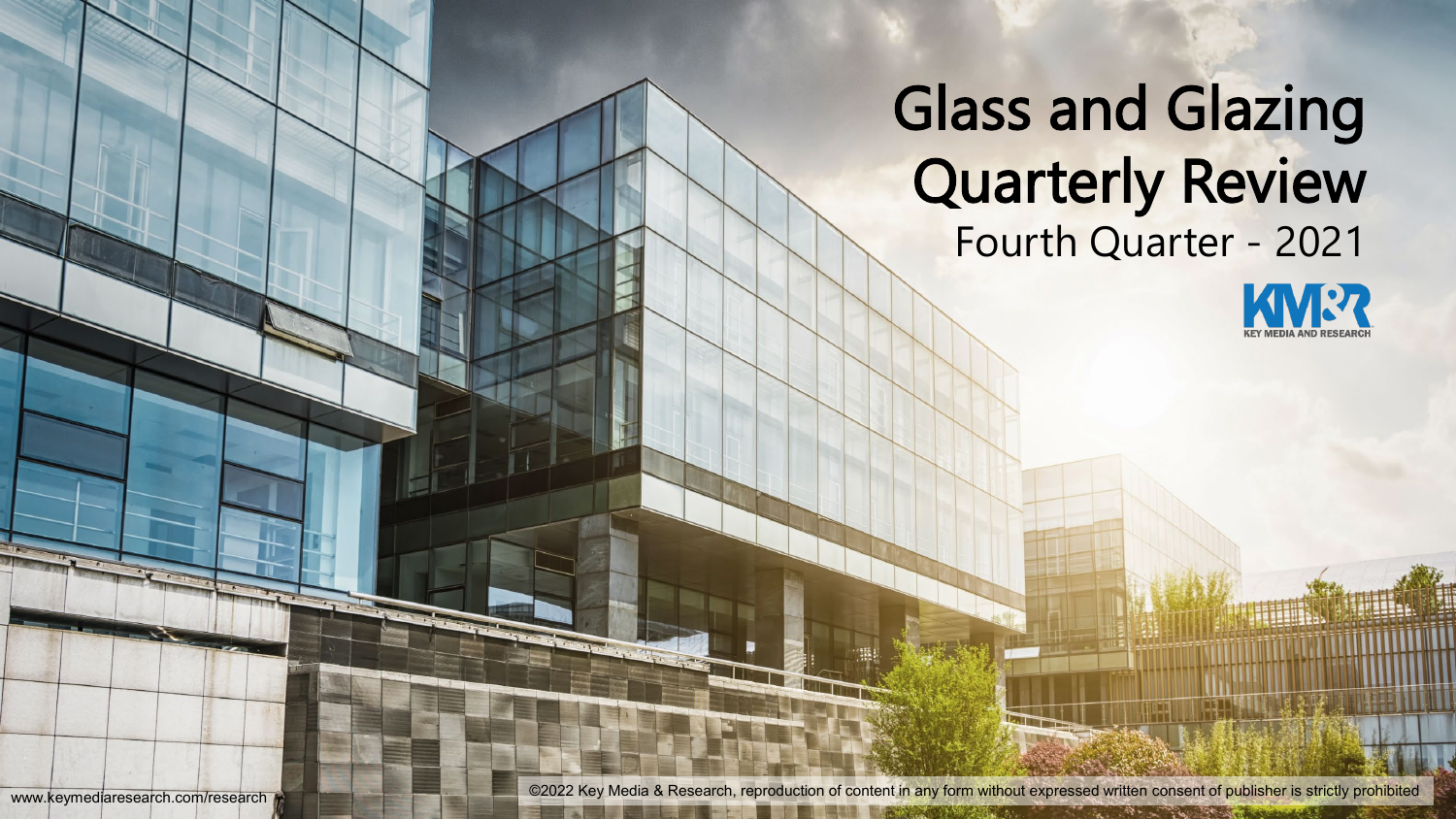*A quarterly update from Nick St. Denis, Director of Research at Key Media & Research*



### **Architectural Glass and Glazing Activity Finishes Strong in 2021**

The estimated value of spending in U.S. glass- and glazing-related construction, including work on nonresidential and multifamily projects, was up nearly 10% in the fourth quarter of 2021 compared to the same period a year ago.

This followed a moderate increase from the fourth quarter of 2019 to the same three-month period in 2020.

METHOD: Key Media & Research's (KMR) quarterly glass and glazing dollar value figures are calculated using proprietary models that take into account several secondary inputs, including publicly available data, and adjusted for estimated glass and glazing activity. This includes ongoing new construction and renovation activity during a given period, and accounts for materials, labor and other associated costs. Individual models designed by KMR are applied to 17 different construction subsectors, which are then aggregated into their respective categories (Nonresidential-Commercial, Nonresidential-Institutional, Multifamily).



*SOURCE: KEY MEDIA & RESEARCH*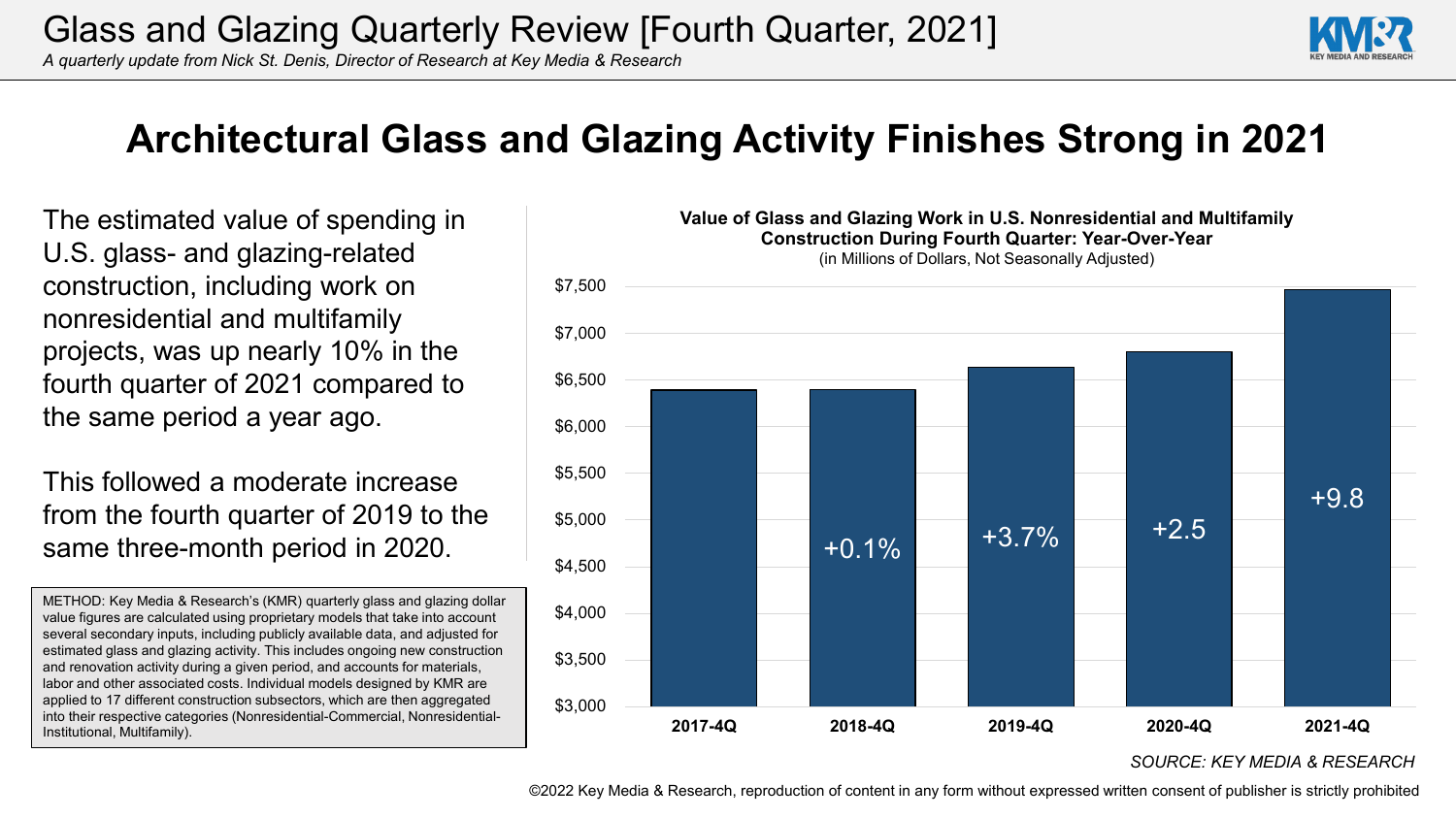*A quarterly update from Nick St. Denis, Director of Research at Key Media & Research*

## **Commercial Reverses to Positive Direction, Multifamily Still Spiking**

- The commercial side of nonresidential glass and glazing jumped by nearly 8% in the fourth quarter compared to a year ago. Office construction and general commercial increased, while the hotel/lodging segment continued its decline.
- Institutional glass and glazing work declined over 2%, reversing the positive trend of the previous year. Healthcare building was up again, and the large educational sector saw another dip.
- <u>Multifamily</u> residential had a big quarter to finish 2021, with the value of work increasing by nearly a third compared to the last quarter of 2020.

**Year-Over-Year % Change in Value of Glass and Glazing Activity in U.S. by Subsector**

| <b>Glass and</b><br><b>Glazing Sector</b> | 2019-4Q to<br>2020-4Q | 2020-4Q to<br>2021-4Q |
|-------------------------------------------|-----------------------|-----------------------|
| Commercial                                | $-4.6%$               | $+7.8%$               |
| Institutional                             | $+6.0\%$              | $-2.5%$               |
| Multifamily                               | $+10.2%$              | $+30.1%$              |

*SOURCE: KEY MEDIA & RESEARCH*

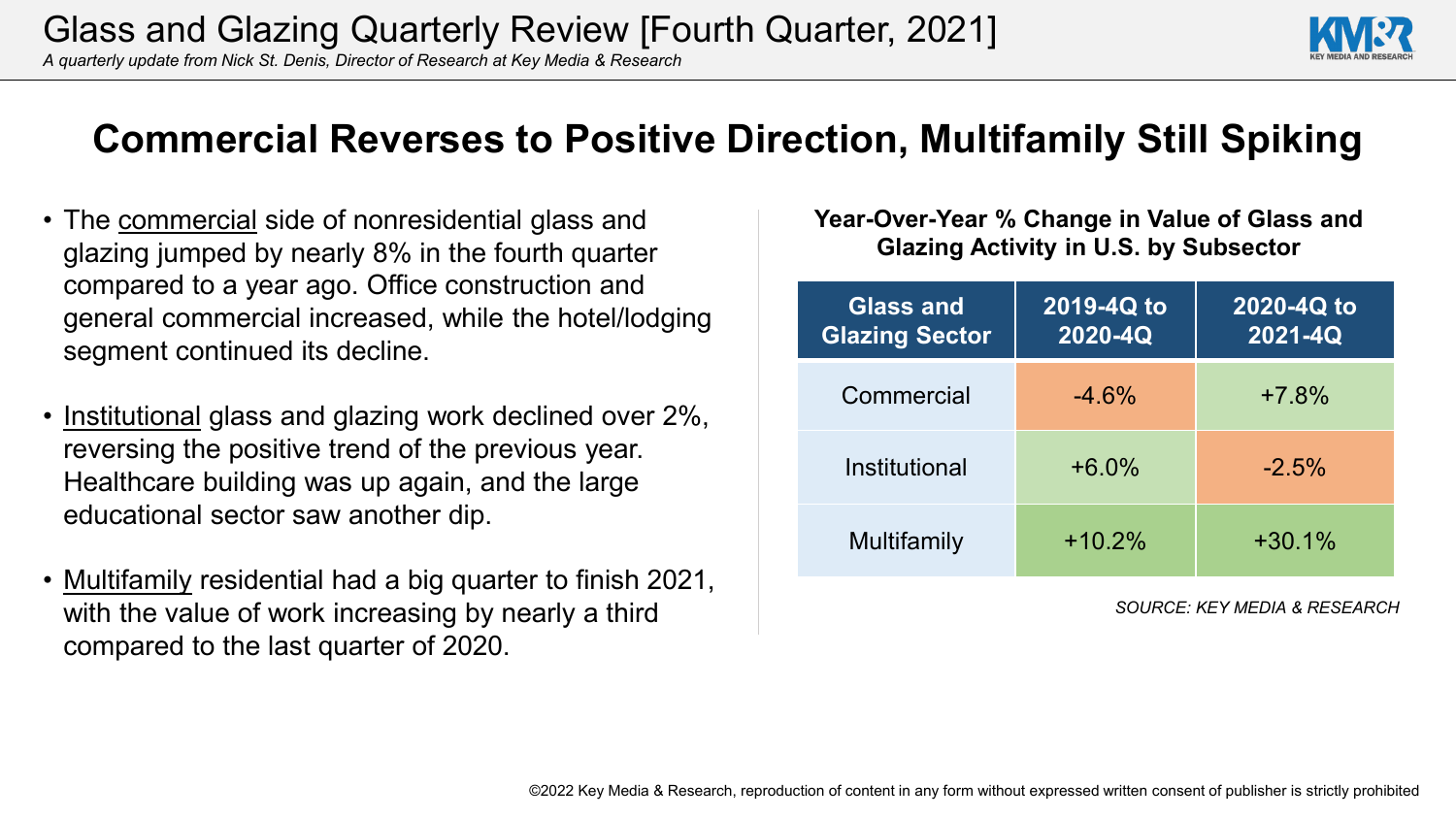*A quarterly update from Nick St. Denis, Director of Research at Key Media & Research*

#### **ANALYSIS: Commercial Rebounds While Institutional Remains Tepid**

As anticipated, nonresidential architectural glass- and glazing-related construction bounced back in the final quarter of 2021 following several quarters of decline. This was led by a turnaround in commercial activity. At the same time, multifamily work remained on a steep incline, riding the wave of a multi-year double-digit-percentage expansion in overall residential construction.

- On the commercial side, year-over-year declines of the past few quarters had become less severe leading into the fourth quarter, and the inevitable reversal to a positive trend finally came to fruition. While hotel construction continues to struggle, the office and overall commercial subsectors pushed the commercial category forward.
- Institutional activity wasn't negatively effected by the pandemic to the same degree as commercial and has instead witnessed a more moderate decline that lagged the commercial downturn. The result of this is also a slower rebound. Educational building activity has reduced of late, and given that it is the largest subsector in glass-relevant institutional work, so has the overall institutional category. However, the healthcare segment has strengthened and is helping minimize the decrease in institutional as a whole.
- During the pandemic, residential construction went in an opposite direction of the overall economy and flourished while other industries floundered. This upward trend held through the end of 2021 in both multifamily and singlefamily construction, and most signs point to a continued strengthening of the residential sector in the year ahead.

Glazing contractor and suppliers alike are struggling with supply chain bottlenecks, inflation/pricing concerns and a skilled labor shortage. With that said, they collectively remain optimistic that demand with remain strong in 2022. We expect the commercial expansion to continue and for institutional to turn positive by the second half of the year.

*- Nick St. Denis, Director of Research, Key Media & Research*



**INFORMATION** 

IS KEY.

In need of specific insights into the glass and glazing

industry?

**Contact us today:** www.keymediaresearch.com/research 540/602-3265 • nick@keymediaresearch.com